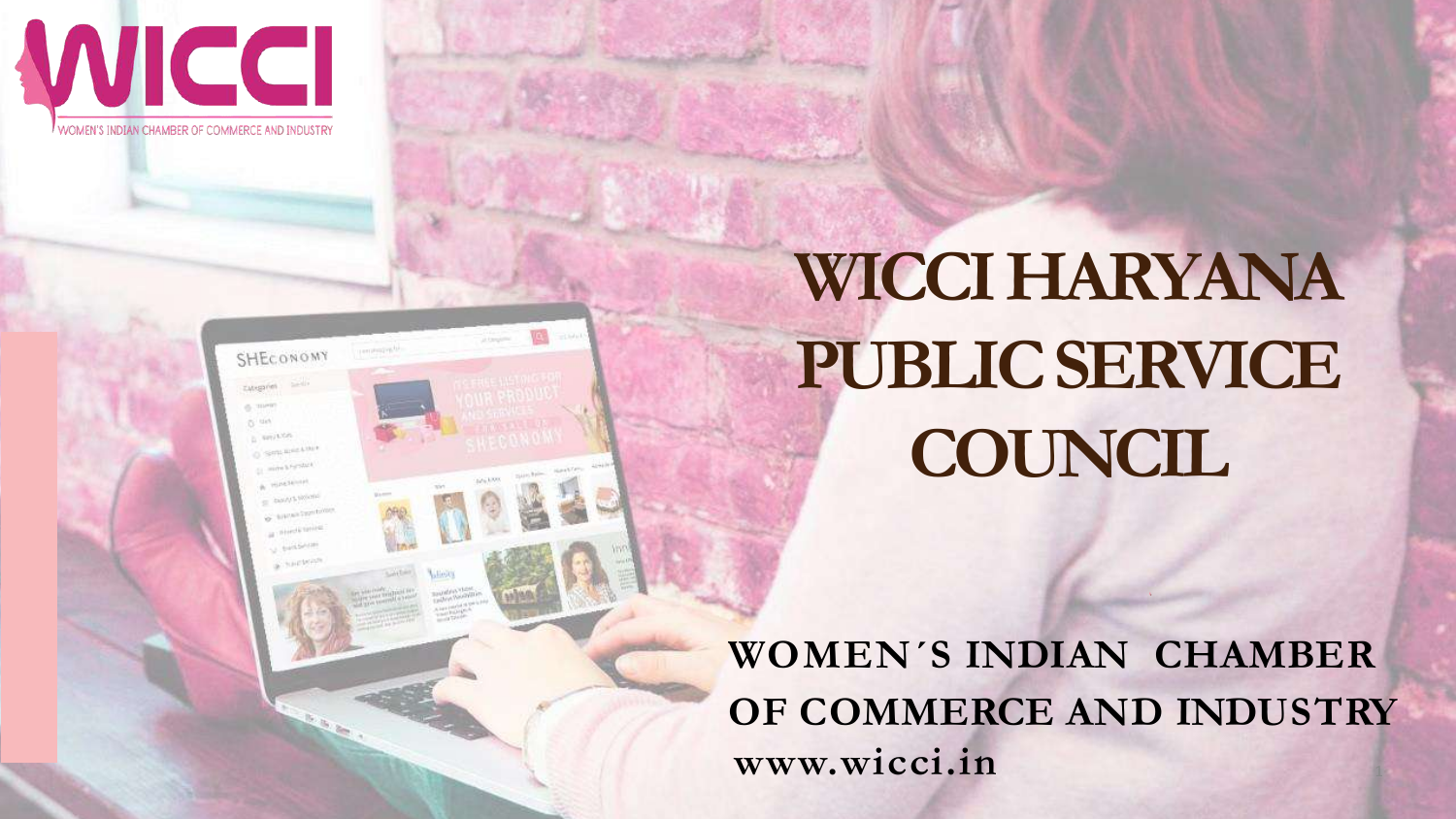**VISION:** Support women to become independent, self-sufficient and limitless.

### **MISSION:**

- To empower and support women of all age groups.
- To spread awareness related to health, education, technology, career, abuses through different social media platforms.
- To promote local businesses and encourage women entrepreneurs.
- To provide skills, talents and guidance to women of different age groups through workshops and webinars.



# **Council Vision &Mission**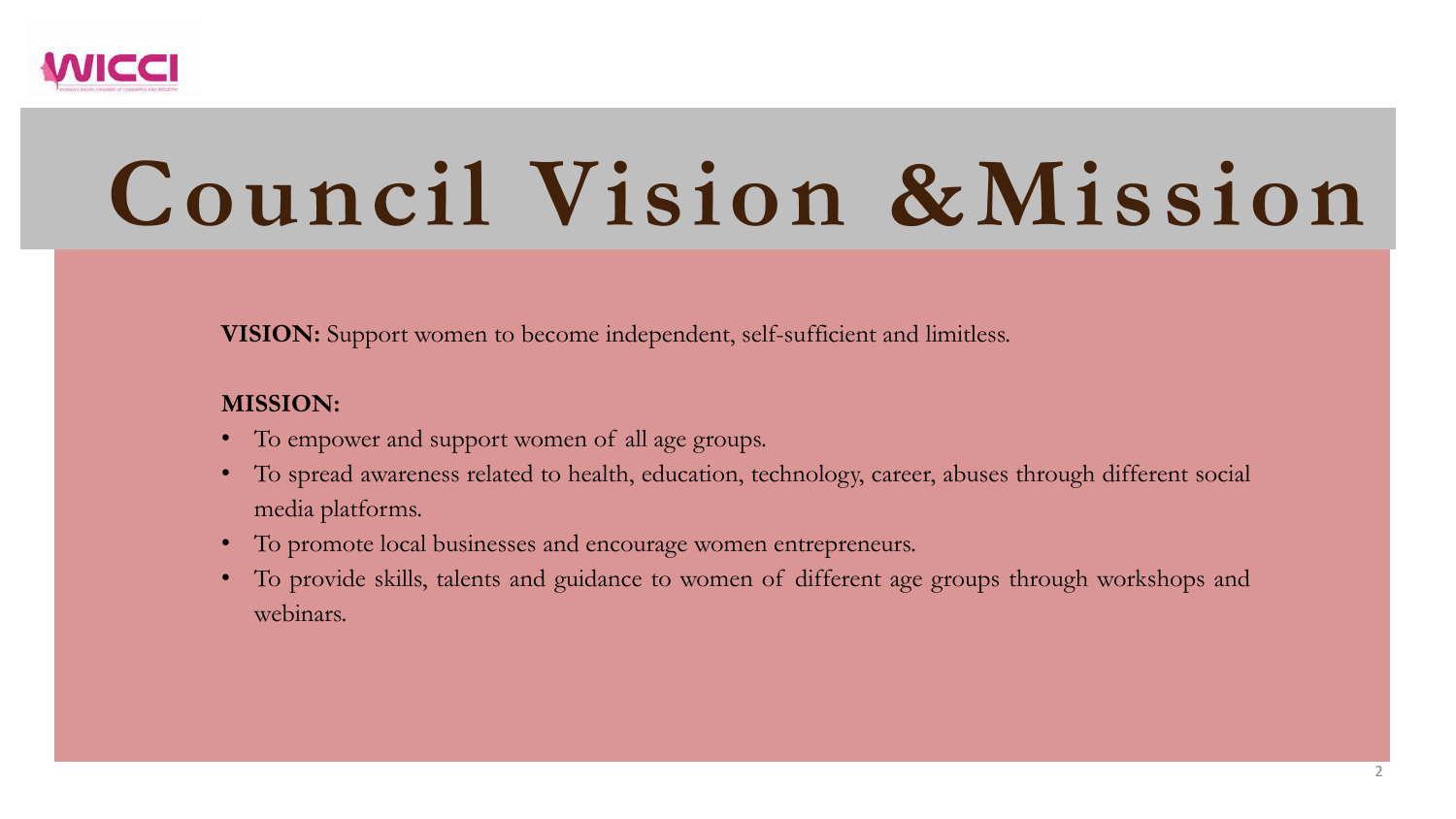

# *Welcoming Council Membersto WICCI*



### *President, Vice President and Council Members*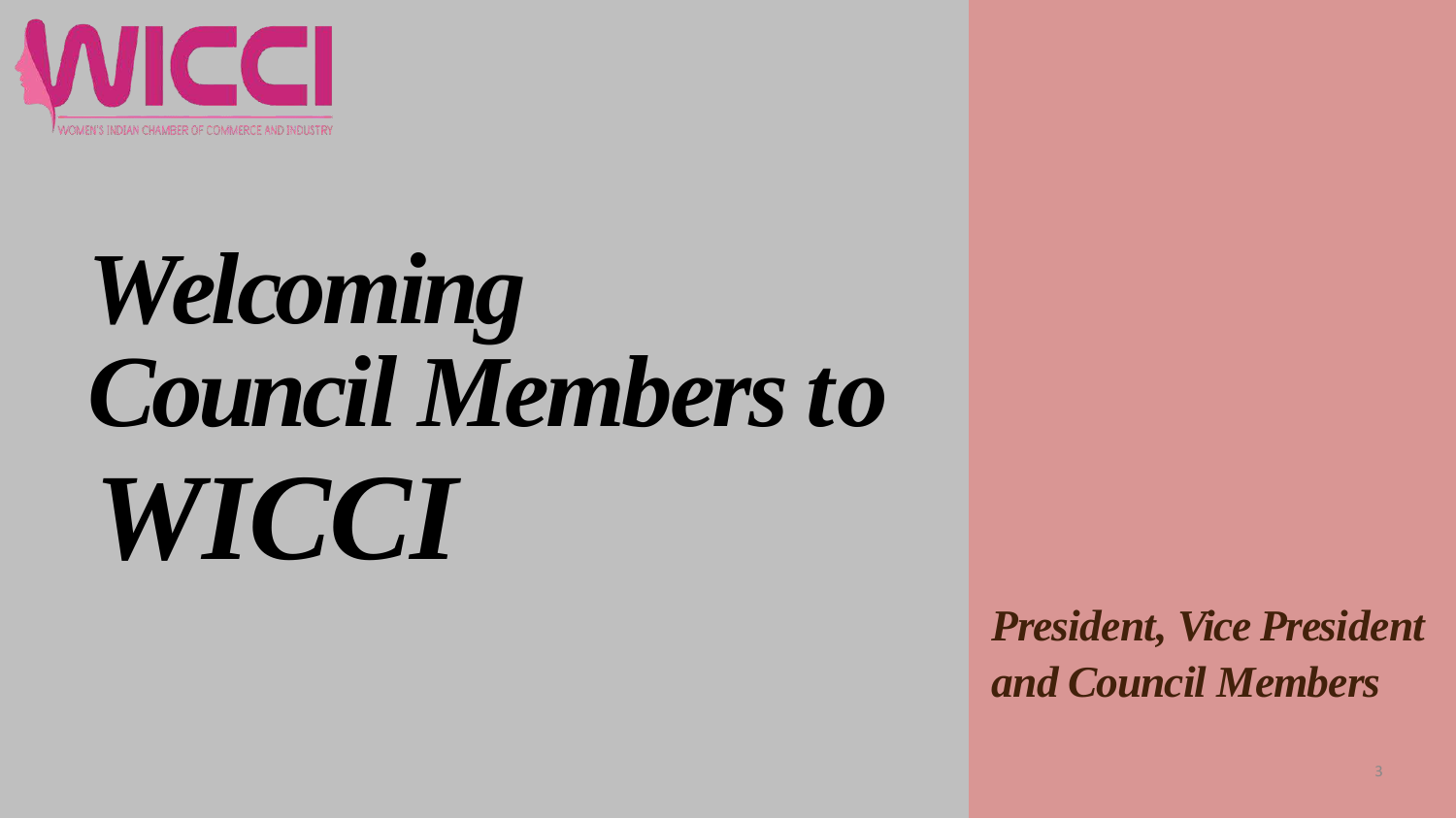

### **Meenal Gupta, President WICCI, Haryana Public Service Council**

### **BIO :-**

I am a Content Writer by profession and a learner of Counselling Psychology. I have also worked as an Educator for 3.5 years and gained insight into the lifetsyle of different women at different ages and posts.

The experiences gained during teaching life were the inspirations for writing different articles in Psychology Magazines, anthologies as well as in newspapers. The articles were meant to create awareness in the society about handling stress, problems and even children of different age groups.

Being a learner myself, I value the power of learning something new, every now and then. And with the help of my council, I would be glad to spread the idea of being an inquisitive learner.

I believe women are capable of doing everything, but sometimes all we need is some kindness, guidance and appreciation. And I along with my council members will try to provide everything we can, to make a difference.



Meenal Gupta President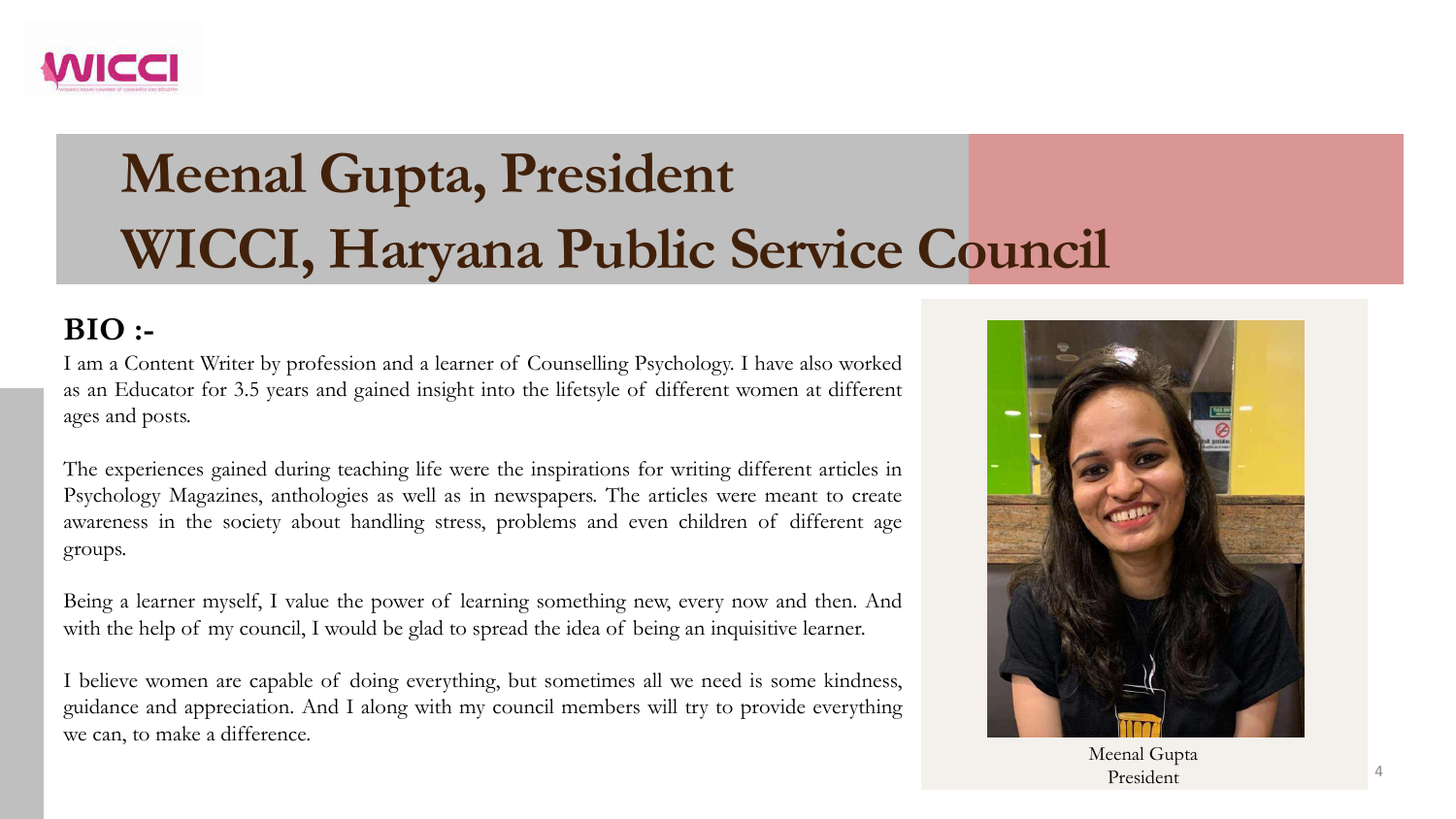

### **Jyoti Arora, Vice-President WICCI, Haryana Public Service Council**

#### **BIO :-**

My name is Jyoti Arora, and I am a woman. I'm also a Ph.D. student of Human toxicology at the University of Iowa, US. I am working on improving cancer immunotherapies which has the potential to replace painful chemotherapies.

Before planting my roots in cancer research across the globe, I started in New Delhi, India, where I was born and brought up. I spent time growing my understanding of biochemistry and completed an M.Sc. in Medical Biotechnology.

Being a woman in science allowed me to grow another root, one that will branch off my hopes to inspire, to create opportunities, and give other women the foundation to become leaders across India and the world.

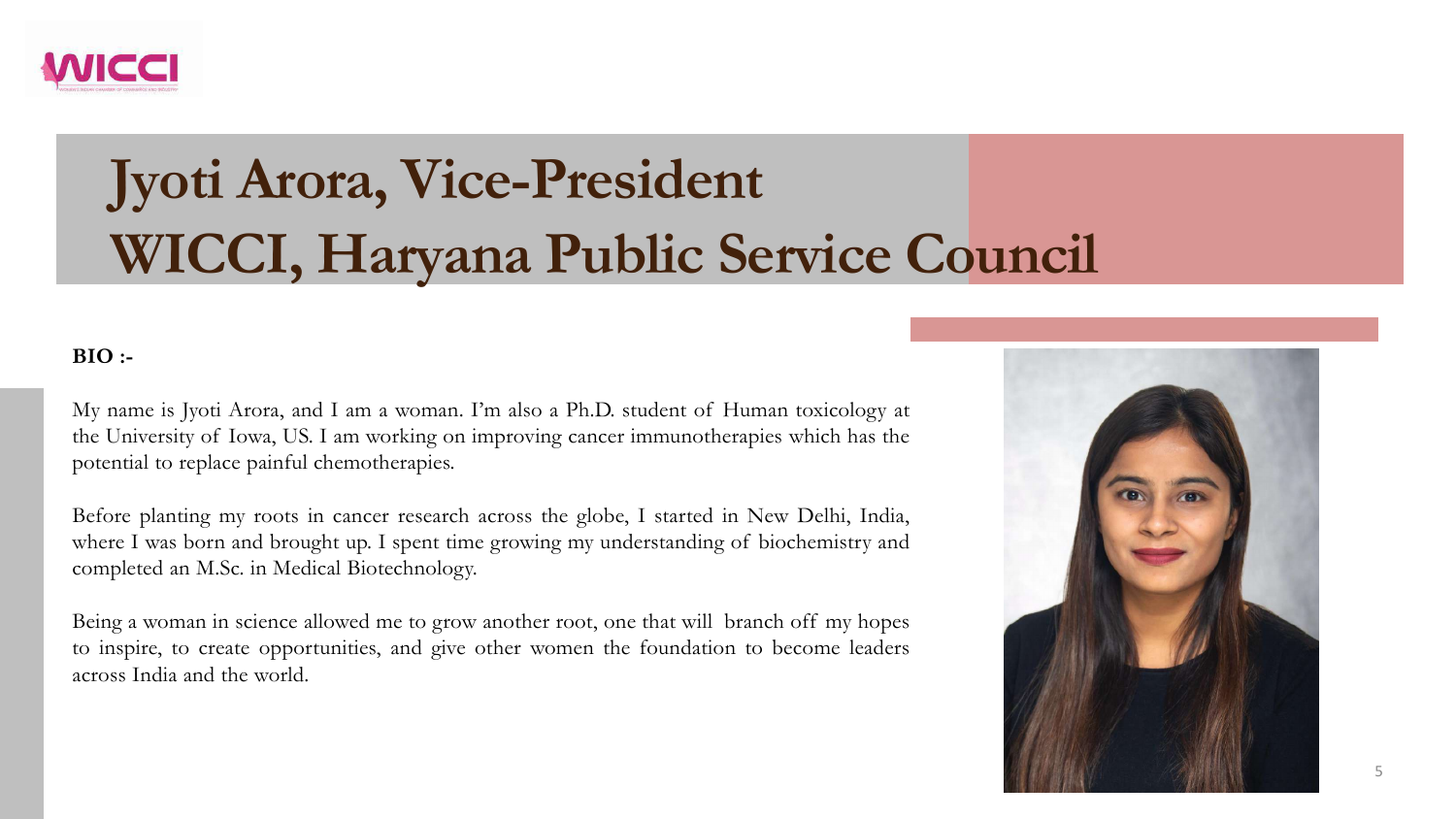

### **Kavita Gupta, Council Member WICCI, Haryana Public Service Council**

#### **BIO :-**

I'm Kavita Gupta, a mother of two and an educator. For the past 26 years, I've been guiding and motivating students. I've spent the majority of my life among children, either my own or others'. I've always tried to help my students with all of my patience and enthusiasm.

I believe that each child is exceptional and unique in their own way, and that all we need to do is help them recognise this. I've even worked with underprivileged children in an attempt to educate them. Education is the key to a better life, and we, as educators, can help them open that door.

As a member of this council, I hope to disseminate the power of education not only among children, but also among ladies who did not have an education throughout their childhood.

I want to raise as much awareness among women as possible about the possibilities and opportunities that come with education. 6

- 
- 
- 
- 
- 

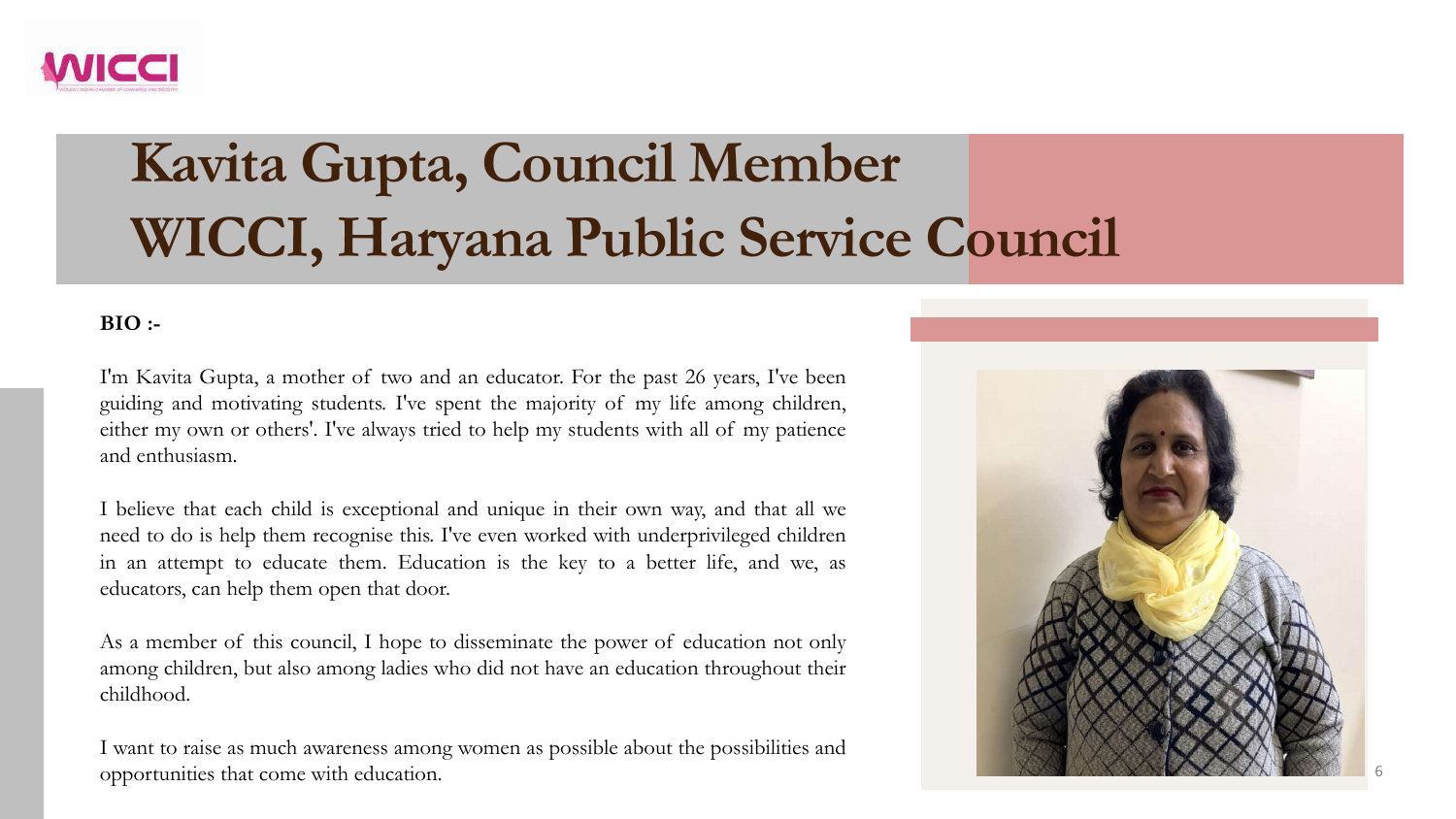

### **Yukti Garg, Council Member WICCI, Haryana Public Service Council**

#### **BIO :-**

I am a MBA professional working in a highly competitive market in the world, I have gained the ability to work under immense pressure and take care of my job as well as the responsibilities. My interpersonal skills and technical skills make me a great fit in a team and makes me a good team player when given an opportunity. An experienced professional with an experience of over a year and proven records. Expertise in team handling with leading teams to achieve goals.

I am a Mandala artist also. It is like a meditation. All the intricate patterns I make, it help me keeping calm.



I have always been actively participated extra curricular activities. I was the head of a society in my college at the time of post graduation. I always want to see myself becoming more skilled and efficient at my work. I want to learn and grow with every project I work on and share my experience with my subordinates so that they can also learn as I believe learning is most important for successful growth.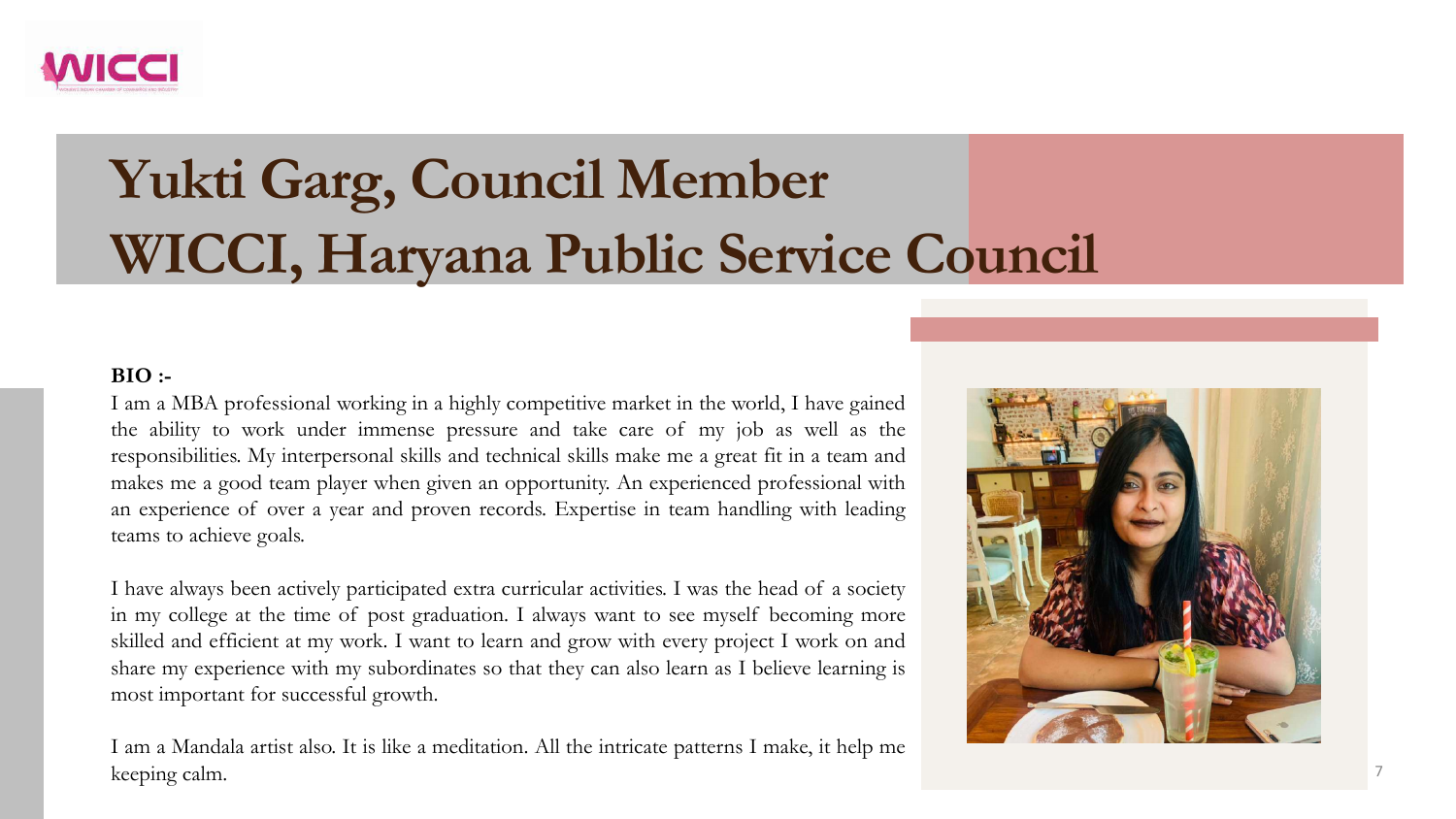

### **Ritu Singh, Council Member WICCI, Haryana Public Service Council**

#### **BIO :-**

I am a researcher by profession working in the field of biotechnology. I have also volunteered in anganwadis and worked with children, teaching them and organizing different activities whenever possible. I consider women to be crucial for shaping the future generations.

A good effort goes a long way and with the help of this council and its members, I wish to be able to achieve a positive change.

I believe that women need to be an equal participant in the development of our society that is progressive, inclusive and secure to all despite gender and societal roles. I admire strong female roles models like Savatribai Phule, Anandibai Joshi, Michaelle Obama, and Ruth Bader Ginsburg and try to incorporate their teachings in my life.

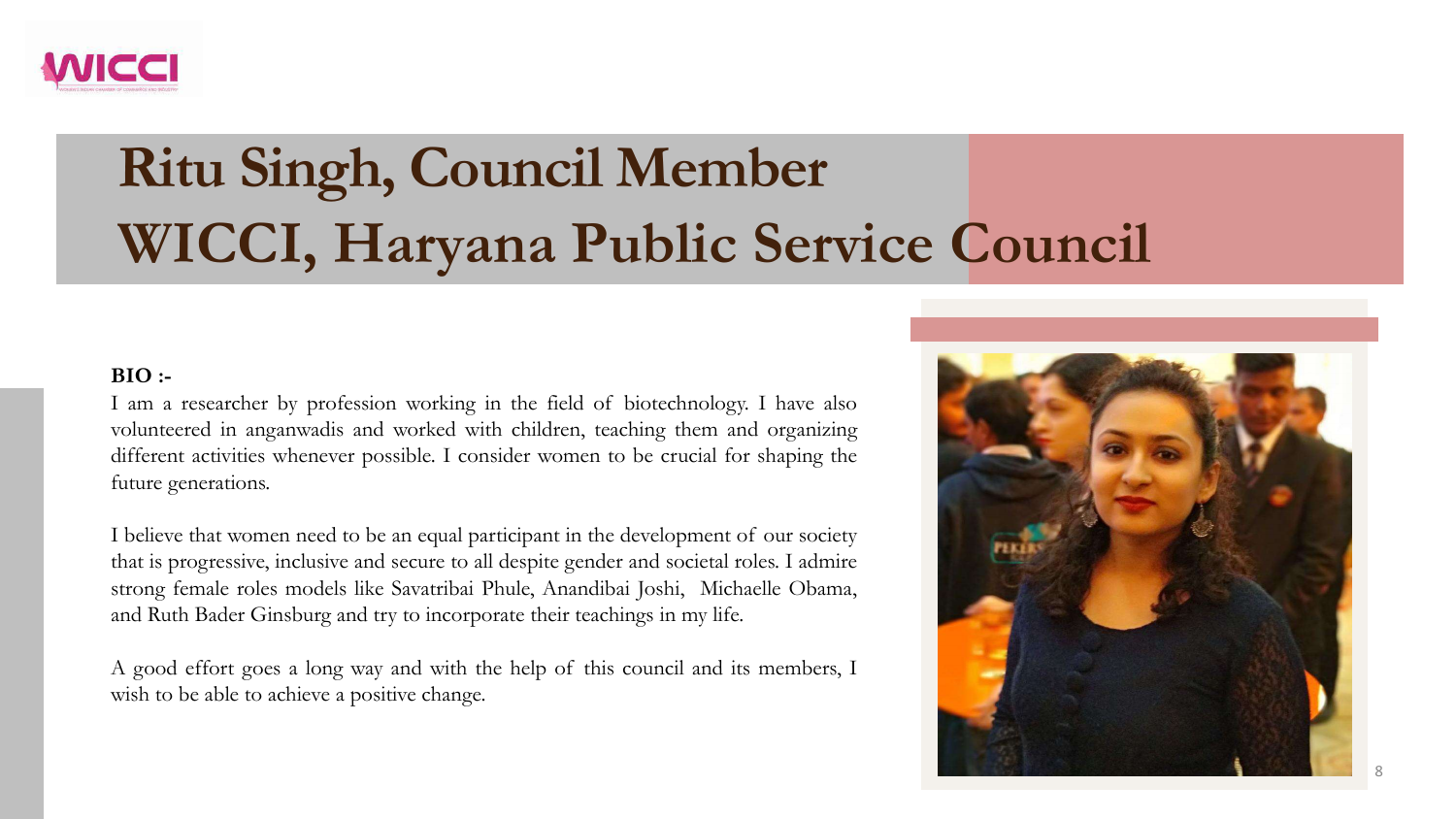

### **Mona Gupta, Council Member WICCI Haryana Public Service Council**

#### **BIO :-**

I am Mona Gupta, an M.com and having a deep dived thrust for an economics and accountancy. Gone through different profiles at various offices as an Accountant and Financial Advisor. I did also serve at district rural and development agency and dealt with rural women for funds allocation in an arena of government schemes.

I am an addressed and vocally advisor for society at large and working as a fundraiser for an ngo named saher foundation that is working for underprivileged sections. I did also served in the same capacity for an another ngo working for the welfare of injecting drug users back in 2013 under the aegis of Haryana state AIDS control society.

For now I am serving as an additional Director in a Boolean Digital and Security Pvt Ltd working in a domain of security surveillance and digital transformation for companies and establishments.

As a member of the council I would address the idea of financial stability and awareness among women in general and disseminate my knowledge as a social worker to women with history of drug abuse and anti social behavior to understand the reasons and psychology behind in particular.

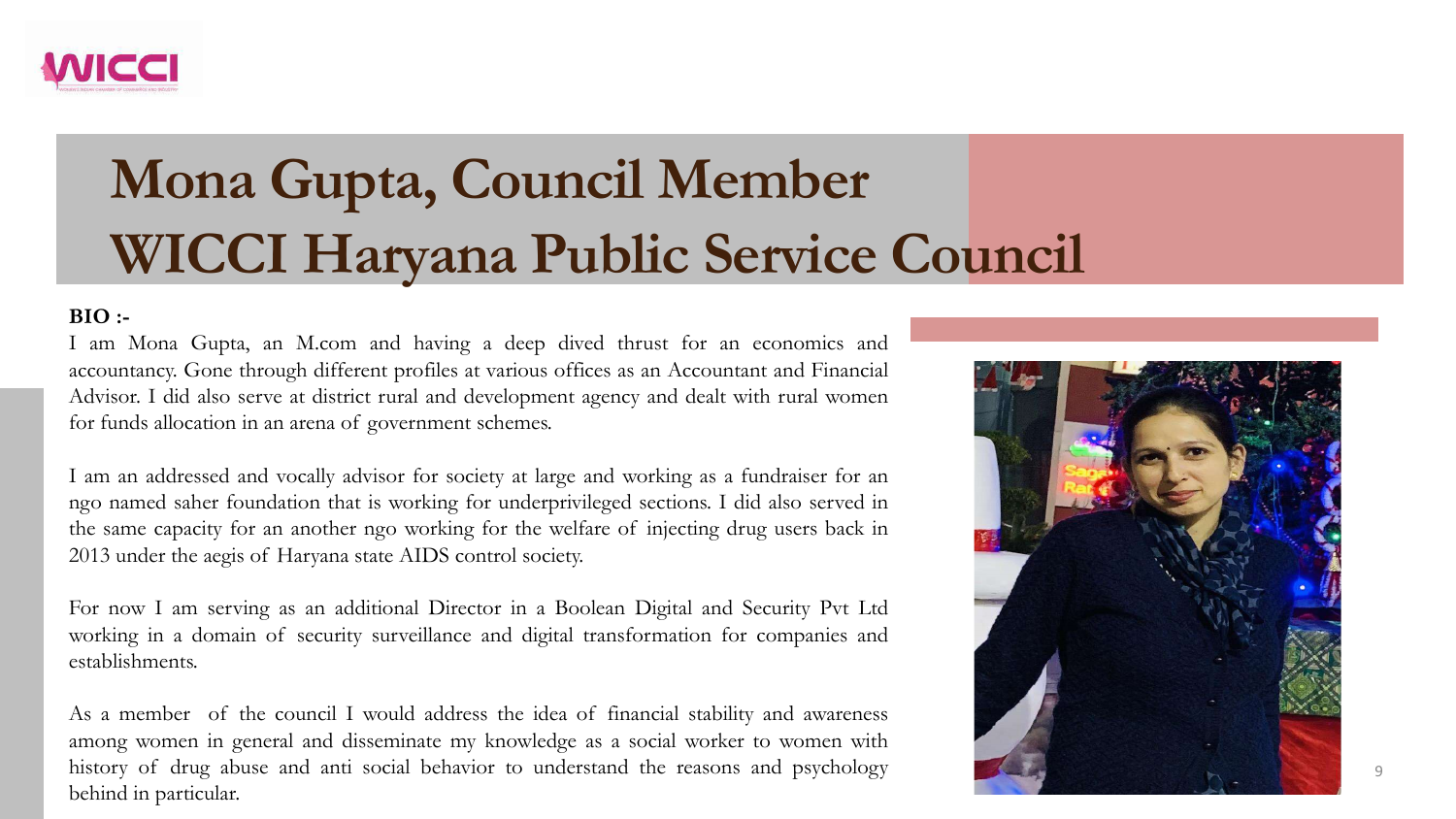

### **Ambika Arora, Council Member WICCI Haryana Public Service Council**

#### **BIO :-**

I am Ambika Arora. A homeopath treating people for the past 5 years. During my practice, I met a lot of women encountering health issues only due to lack of hygiene.

And this is my drive to join WICCI to create awareness among women about health and hygiene. I believe with the right motivation and information,we can help control the lifestyle issues faced by women. I see myself as the mediator between women and hygiene.

Also, being a boss lady I can lead and guide the budding entrepreneurs. I have learnt how to maintain a work-life balance myself and would always be enthusiastic about sharing my experiences with the world.

I believe women have come a long way and to go further, we all need to come together and share our paths towards better future.

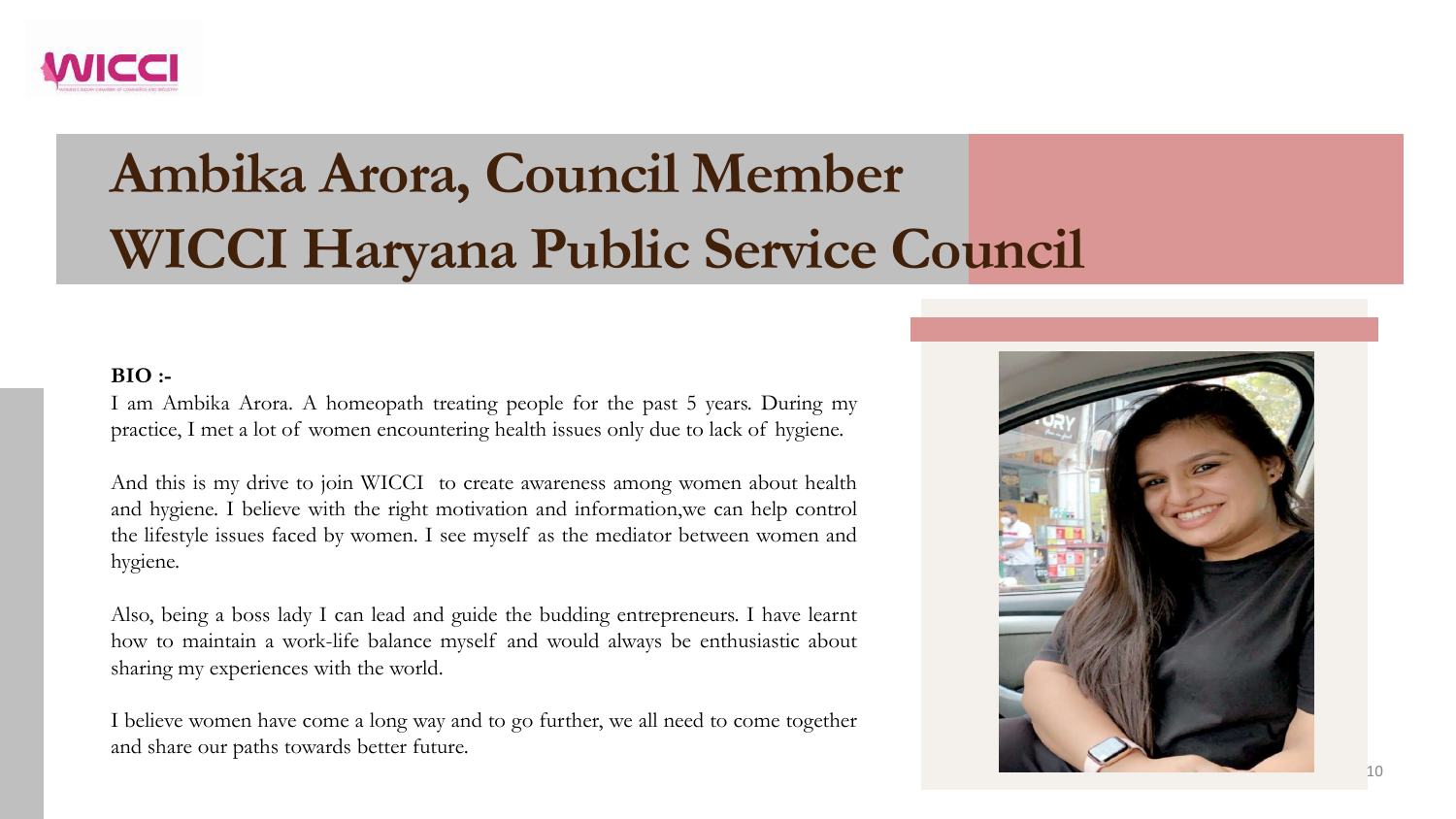

### **Nishtha Pant, Council Member WICCI Haryana Public Service Council**

#### **BIO:-**

I am Nishtha Pant, Senior Executive, Operation in Finance & Accounting. I am also pursuing my master's in commerce, and I have worked as an Educator for around two years.

While working with different professionals, I have gained a lot of values and have taught them in my life. Curiosity keeps me going for things, and I am an all-time learner who wants to stay updated about all the new and innovative things around me.

Being a woman means having a solid sense of identity, accepting your body as one that adapts and changes over time, being confident, and building up the people around you.

It means you have the wisdom to be grateful for what you have while still being hungry for growth. We all need to be aware of and love ourselves and create this kind of sisterhood for one another!

- 
- 
- 
- 
- 

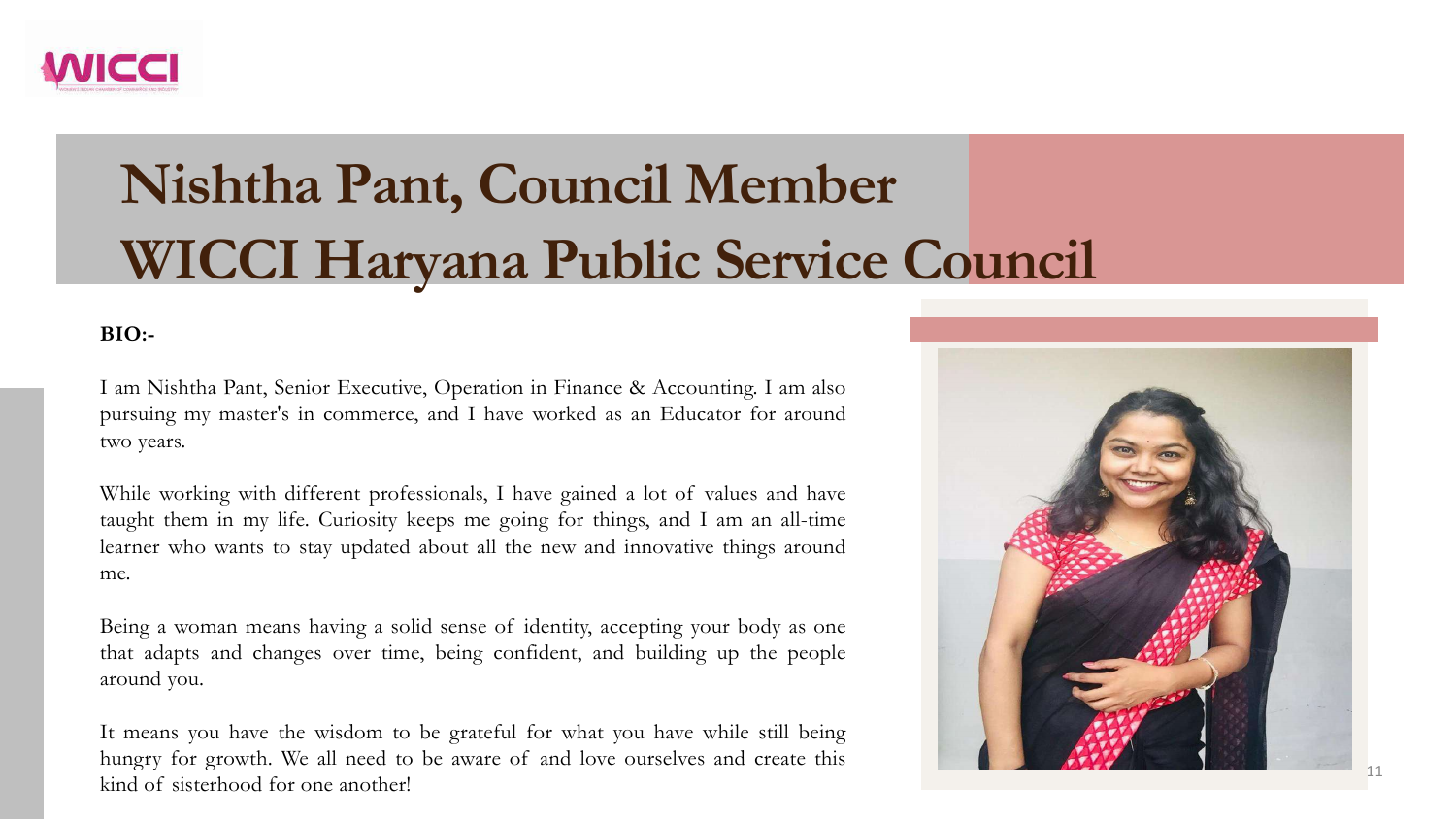

### **Shikha Singh, Council Member WICCI Haryana Public Service Council**



#### **BIO:-**

I am Shikha Singh, an environmental enthusiast working in the domain of environment and sustainability for four years. Environmentalists worldwide are working and motivating people through various platforms, spreading awareness about our nature and human needs and supporting the public to make decisions about the limited use of resources. For ages, when talking about contribution to environmental conservation, India has always witnessed passionate women like Gauri Devi, a woman of the Bishnoi community who leads a very famous Chipko movement, and many others working to protect our mother earth.

I desire to be part of WICCI with the agenda to educate and help women socially and economically. Being literate and responsible could guide them to make the right choices, provide training, and assist in skill development, making them independent and bringing out their natural talents.

"There is no limit to what we, as women, can accomplish." So let's work together and help our nation achieve Sustainable development goals, making our living community sustainable and equitable.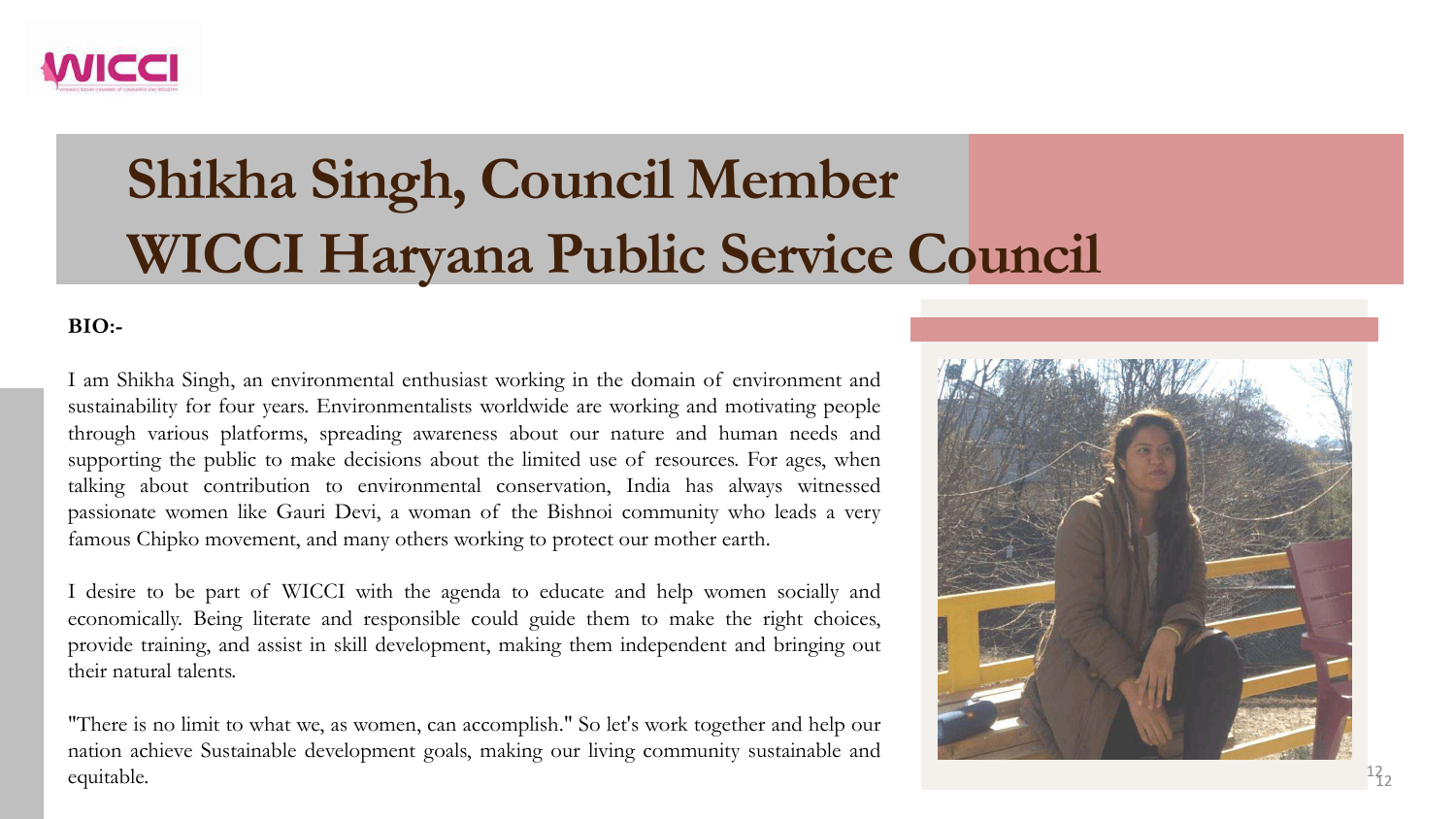**WICCI is supported by the massive global networks of ALL Ladies League (ALL), Women Economic Forum (WEF), and SHEconomy.**

**ALL** is a movement of 'Sisters Beyond Borders.'

**WEF** is a platform for 'Business Beyond Borders.' **SHEconomy** is ecommerce for women worldwide in Goods & Services for 'Commerce Beyond Borders'





www.sheconomy.in





## **SUPPORTED BY**

13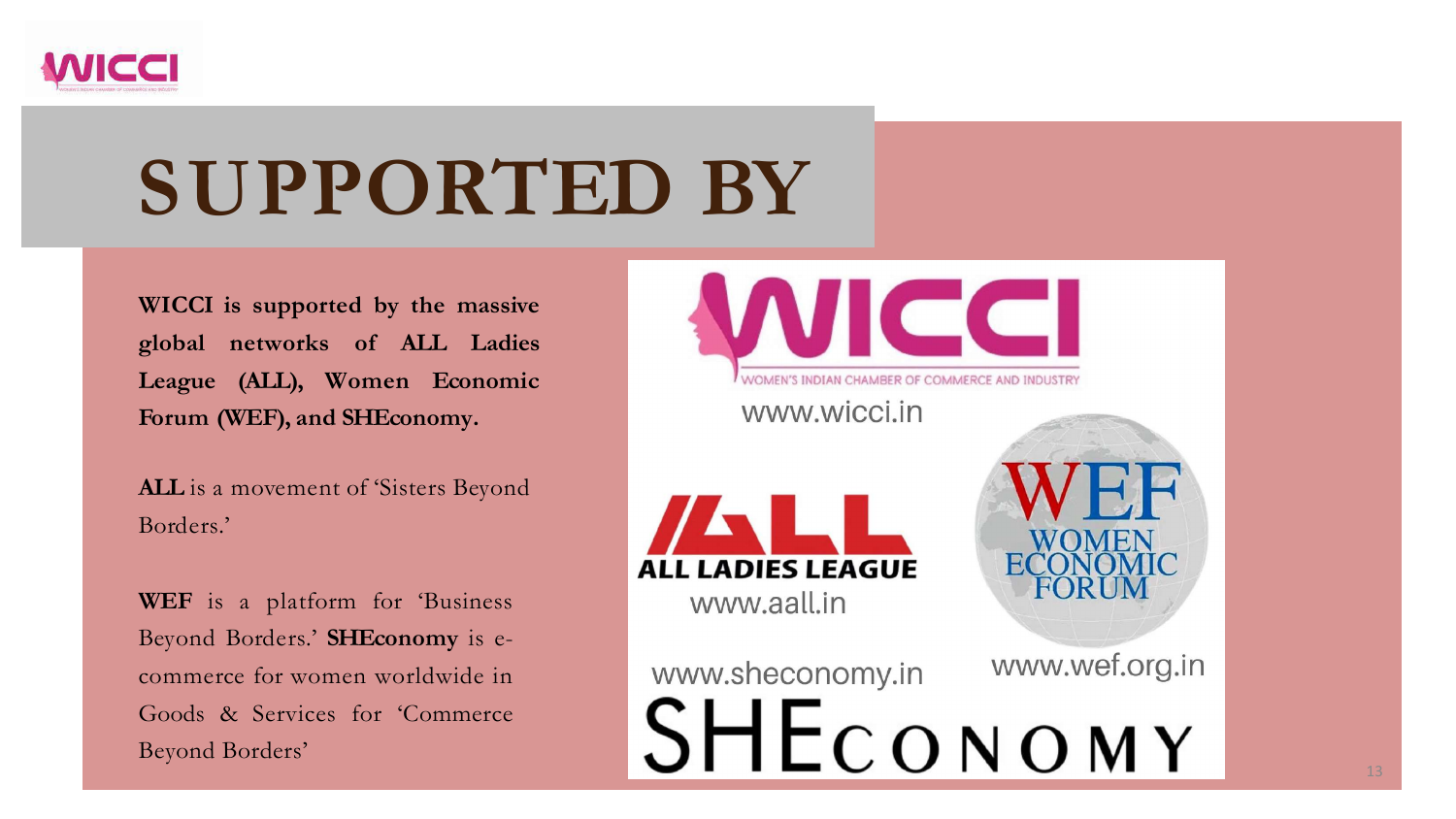

Albania, Angola, Armenia, Argentina, Australia, Azerbaijan, Bangladesh, Brazil, Burundi, Cameroon, Canada, Chad, China, Costa Rica, Croatia, Cyprus, Czech Republic, Colombia, Ecuador, Egypt, Ghana, Germany, Greece, Guatemala, Hong Kong, Hungary, India, Italy, Israel, Ireland, Japan, Kazakhstan, Kenya, Kyrgyzstan, Lesotho, Luxembourg, Malawi, Malaysia, Mexico, Moldova, Monaco, Montenegro, Morocco, Mozambique, Malta, Netherlands, Nigeria, Nepal, New Zealand, North Macedonia, Norway, Paraguay, Portugal, Peru, Puerto Rico, Philippines, Qatar, Romania, Russia, Rwanda, Serbia, Singapore, Slovenia, Spain, South Africa, South Korea, Suriname, Sweden, Switzerland, Syria, Tunisia, Turkey, Uganda, Ukraine, UK, Uruguay, Venezuela, Vietnam, Virgin Islands (US), UAE, USA, Uzbekistan, Zimbabwe14.

### **COUNTRIES & REPRESENTED**